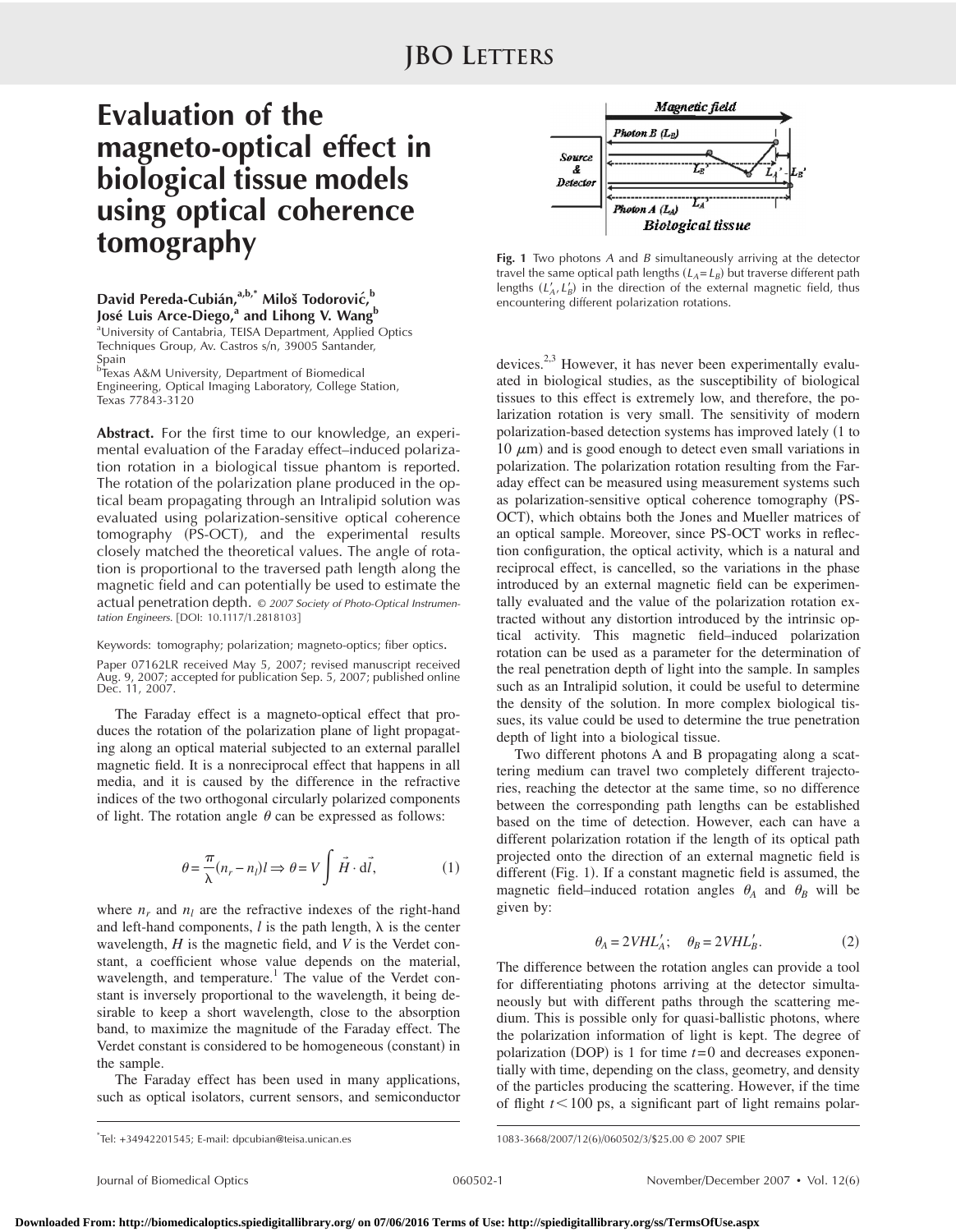

**Fig. 2** Schematic of the PS-OCT setup. SLD—superluminiscent diode; PM—polarization modulator; NBS—nonpolarizing beamsplitter; PBS—polarizing beamsplitter; LP—linear polarizer; RSOD—rapid scanning optical delay line; PDH—horizontal detector; PDV—vertical detector.

ized, and polarization studies can be carried out. $4-6$  This condition is satisfied in the PS-OCT system since the propagation is basically ballistic, and therefore, light traversing the biological sample can be considered polarized.

We used a PS-OCT system for imaging the cuvette containing an intralipid solution both with and without a magnet in the system. $7-9$  The schematic of the PS-OCT system is shown in Fig. 2. A 1300-nm superluminescent diode (SLD) is used as a broadband optical source. The light passes through a polarization modulator (PM) working as a linear polarizer with fixed orientation, thus setting the polarization state to linear vertical. A nonpolarizing beamsplitter (NBS) diverts light into both the reference and sample arms. A rapid scanning optical delay (RSOD) line is used in the reference arm to increase the image acquisition speed. In the detection arm, two detectors PDH and PDV are used to obtain both the horizontal and vertical components, respectively.<sup>10</sup> Due to the configuration setting, the PDV will detect a much higher signal than the PDH, so the ratio of the intensities detected in two channels,  $D = I_V/I_H$ , will be very high (ideally, infinite).

In our study, a 2% intralipid solution (reduced scattering coefficient,  $\mu'_{\rm s} = 3.0 \pm 0.1$  mm<sup>-1</sup>) contained in a 1.25-mmthick glass tank is used to simulate the optical behavior of biological tissues, which are mainly composed of water (more than 80%). The refractive index and Verdet constant of the solution are assumed to be those of water<sup>1</sup> for  $\lambda = 1300$  nm  $(n=1.32, V \approx 0.585 \text{ rad/T} \cdot \text{m})$  and homogeneous in the sample. The intralipid solution was placed in the magnetic field generated by the permanent magnet. In order to observe any changes in the phase of light propagating through the solution that are induced by the presence of the magnetic field, two sets of measurements, with and without the magnet in the sample arm, were performed. It is worth noting that the wavelength is not optimal, which reduced the sensitivity to the Faraday effect.

A good solution combining both low price and relatively high field for the external magnetic field source is a permanent magnet. In this experiment, a commercial neodymium iron boron (NdFeB, sintered) permanent magnet providing a residual induction  $B_r$  of 1.2 Tesla was used. This is a cylindrical magnet with both a diameter and a length of 25.4 mm (1 in.). A plastic enclosure was designed and built to hold the magnet and position it into the experimental setup. The magnetic field on the external axis of the cylinder  $(H_C)$  is given by:



**Fig. 3** Histograms of the ratios  $D_{dB}$  and  $D'_{dB}$  (log scale) for the two orthogonal components in the presence (crosses) and the absence (rectangles) of the magnetic field, and Gaussian functions fitting those histograms.

$$
H_C = \frac{B_r}{2} \left\{ \frac{(l+L)}{[(l+L)^2 + d^2/4]^{1/2}} - \frac{l}{(l^2 + d^2/4)^{1/2}} \right\},\qquad(3)
$$

where  $B<sub>r</sub>$  is the residual induction,  $L$  the length of the magnet, *d* its diameter, and *l* the distance from the surface of the magnet. Any rotation of the polarization state will result in an increase of the PDH and a reduction of the PDV intensities, therefore reducing their ratio *D*. Supposing very small rotation angles, this reduction can be related to the polarization rotation by the following approximated expression:

$$
\frac{1}{D'} = \frac{1}{D} + \tan(\theta),\tag{4}
$$

where  $D'$  is the new ratio, and  $\theta$  is the negative polarization rotation, which reduces the value of *D*. The tank with the Intralipid solution was placed in the sample arm with the magnet 3 mm behind the inner wall surface closest to the magnet (cumulative thickness of the tank wall and plastic enclosure). Since the expected polarization rotation is very small, 1000 measurements were carried out to minimize the influence of noise (variations of polarization, vibrations, and other random variations). These measurements were obtained both in the presence and the absence of the external magnetic field. The intensities of both orthogonal components was compared on a logarithmic scale, and thus the ratio of the orthogonal intensities was converted to a difference between the corresponding logarithmic values  $(D_{dB}$  and  $D'_{dB}$ ). We considered the nonuniform distribution of the magnetic field along the solution tank to obtain more accurate results. Every measurement set was represented by the mean value of the Gaussian function fitting the experimental data.

Based on the tank dimensions and the magnetic field characteristics, the theoretical polarization rotation of the light propagating along the solution tank was calculated to be  $\theta_{th}$ =−0.0365 deg. The measurements in the absence of the magnetic field yielded the difference between the orthogonal components  $D_{dB}$ = 29.88 ± 0.23 dB. Introduction of the magnetic field reduces this difference to  $D'_{dB} = 29.69 \pm 0.18$  dB. If the number of points within a small range of the difference in logarithmic scale is compared for the 1000 measurements carried out per sample, a Gaussian distribution is obtained for both with and without magnetic field. Both Gaussian functions fitting the data points can be observed in Fig. 3. As expected, a reduction of the parameter *D* was produced and